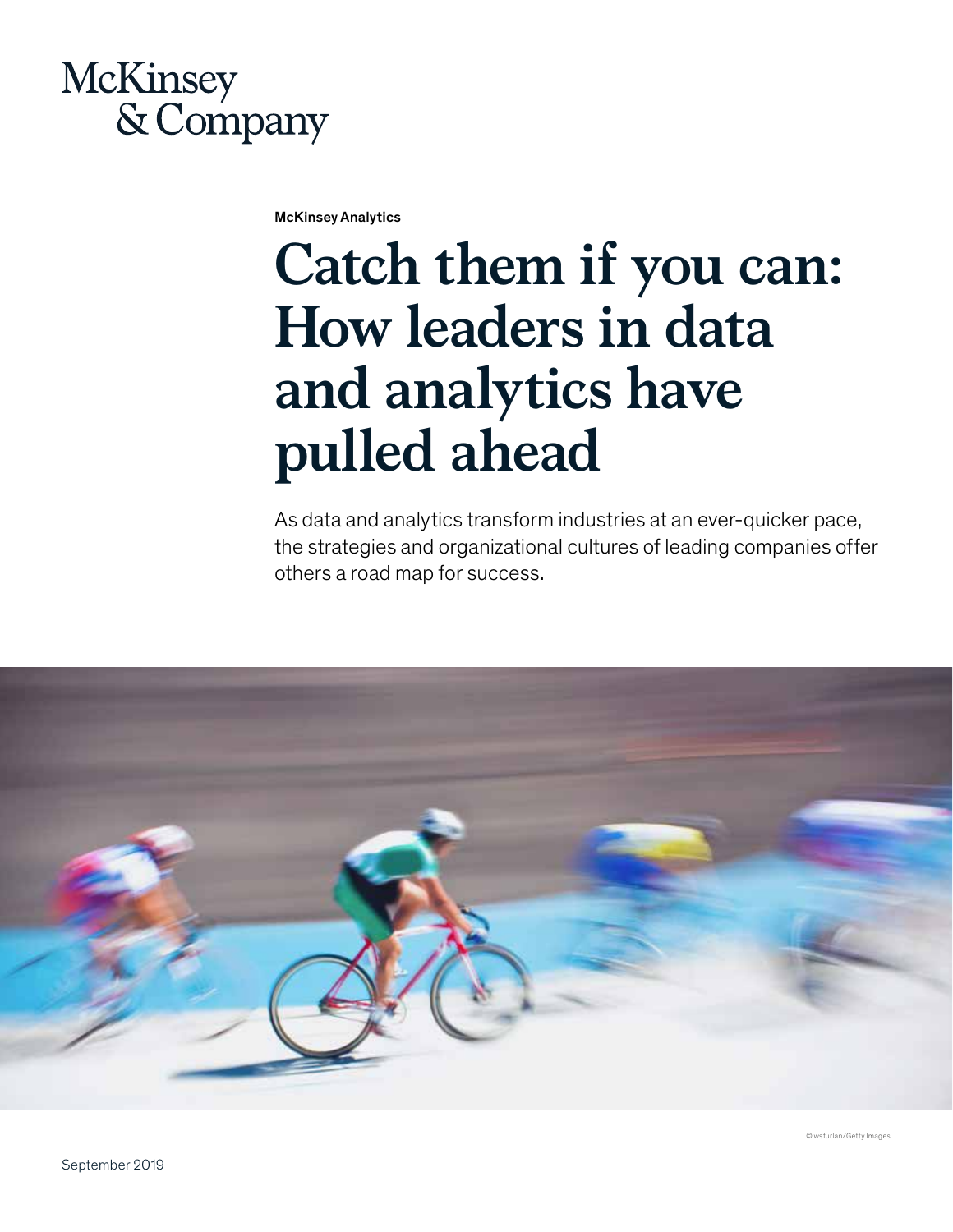While it may come as no surprise that data and analytics are reshaping industry competition and organizations' core businesses at an accelerating pace, the persistently lackluster response to this phenomenon by most companies should raise some eyebrows. In our latest McKinsey Global Survey on the topic,<sup>1</sup> respondents say that since our 2017 survey, $2$  the changes data and analytics have brought to their industries are growing in both magnitude and scope. Yet they also indicate that many of their companies are still responding to these shifts with ad hoc initiatives and one-off actions, rather than through long-term strategic adjustments that are required for sustainable success in an evolving business environment.

The survey suggests that companies still dragging their feet do so at their own risk, because the gap between leaders and laggards just keeps growing. According to the results, companies with the greatest overall growth in revenue and earnings receive a significant proportion of that boost from data and analytics. Respondents from these high-performing organizations are three times more likely than others to say their data and analytics initiatives have contributed at least 20 percent to earnings before interest and taxes (EBIT) over the past three years.<sup>3</sup>

How are these leading companies managing to capitalize on data and analytics, and what can other organizations do to catch up? Above all, the responses from high performers indicate that their leaders are creating both data and analytics strategies for the long haul. These organizations are also making data a core part of employees' work flows and mind-sets by educating them as part of a broader effort to build a strong data-driven culture. All the while, they are ensuring that highquality data and modern technological foundations are in place to support these efforts at scale.

## **Competitive threats are accelerating and becoming more diverse**

Across industries, respondents see the use of data and analytics increasingly upending the competitive landscape. Forty-seven percent say that data and analytics have significantly or fundamentally changed the nature of competition in their industries in the past three years. While this middling figure indicates we're still in the early days of the shift, it increased a whopping 38 percent since the previous survey. When asked which competitive shifts they're seeing, respondents most often cite new entrants launching analytics-based businesses—as they did previously—but also note that other changes are

**According to the results, companies with the greatest overall growth in revenue and earnings receive a significant proportion of that boost from data and analytics.**

<sup>1</sup> The online survey was in the field from December 6 to December 21, 2018, and garnered responses from 575 C-level executives and senior managers representing the full range of regions, industries, and company sizes. To adjust for differences in response rates, the data are weighted by the contribution of each respondent's nation to global GDP.

<sup>2</sup> "Fueling growth through data monetization," December 2017, McKinsey.com.

 $^{\rm 3}$  We define a high-performing company as one that, according to respondents, has seen annual rates of organic revenue growth and growth in earnings before interest and taxes of 10 percent or more in the past three years.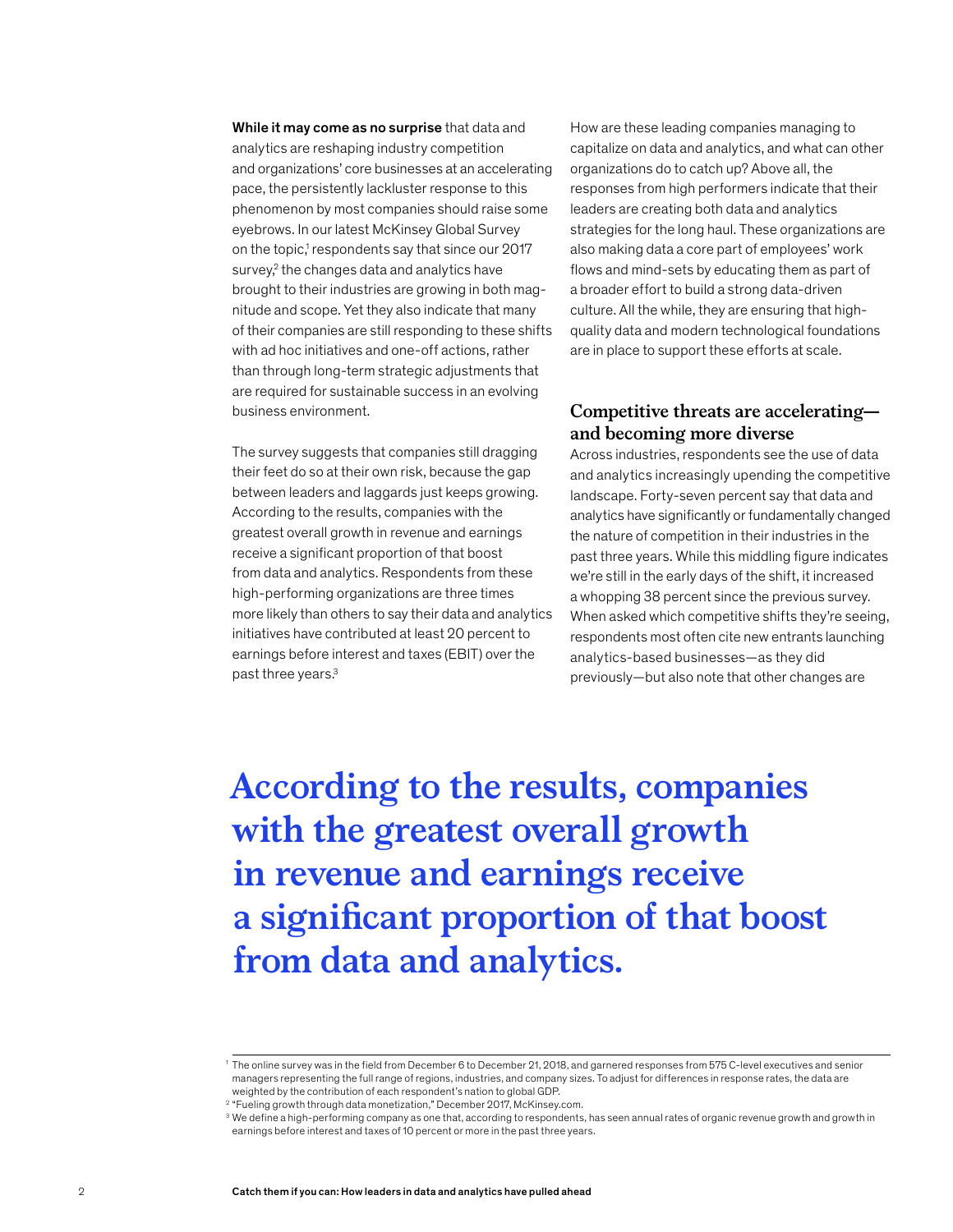quickly becoming more commonplace (Exhibit 1). For example, respondents are almost 2.5 times more likely than before to report traditional competitors launching entirely new data and analytics businesses and pooling their data via a shared utility. Forty percent also note that companies are forming data-related partnerships along the value chain, a 91 percent increase from just one year before.

Despite the rise of a range of competitive threats, the results indicate that many companies are still scrambling in their efforts to address them. Four in ten respondents say their companies have only responded to these changes in an ad hoc fashion.<sup>4</sup>

## **Leaders warm up by crafting an endurance strategy**

A thoughtful strategy is, of course, critical to success in nearly any business endeavor, and data and analytics initiatives are no different. But the results highlight the particular perils of responding haphazardly to the competitive shifts driven by data and analytics. Among respondents whose companies have not yet met their data and analytics objectives, a growing share acknowledge that lack of a strategy for these areas is a significant obstacle to success. And in a shift from the previous survey, respondents most often identify the creation of strategy as the most critical element in achieving

#### Exhibit 1

## **Since the previous survey, several competitive changes due to data and analytics have become more common.**



<sup>1</sup> Question was not asked of respondents who said data and analytics have not changed nature of competition in their industries in past 3 years, or those who said "don't know." In 2017, n = 496; in 2018, n = 548.

4 Another 6 percent of respondents say their companies have not yet begun to address the competitive shifts due to data and analytics.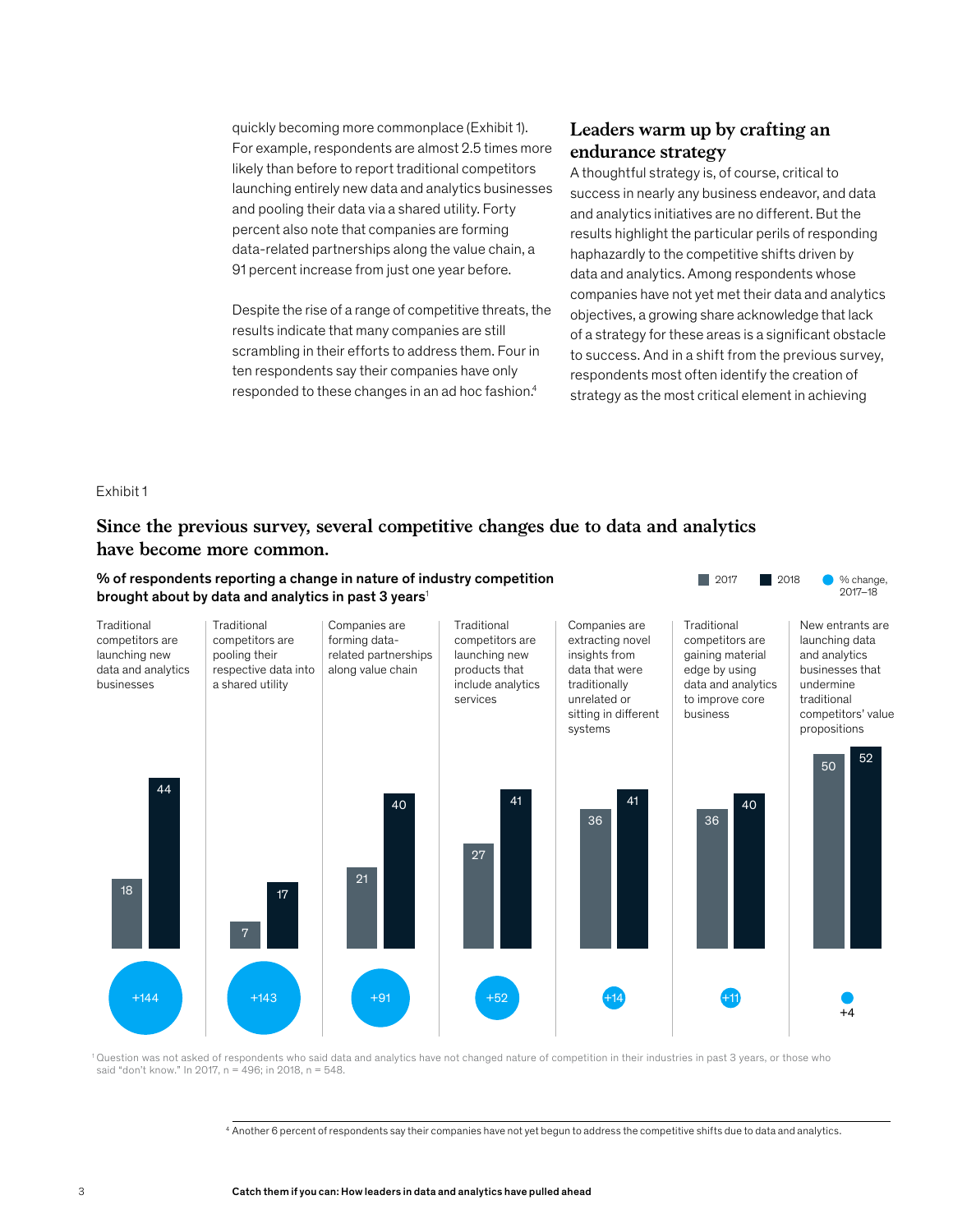their companies' objectives (Exhibit 2). Of those at companies that have met their objectives, 21 percent of respondents rank having a strategy for data and analytics as their number-one key to success up from 14 percent in the last survey.

A look at the high performers' practices underscores the importance of strategy. Respondents at these companies are more likely than before to rank strategy as the primary reason for their success, with

nearly three in ten doing so, up from 15 percent in the last survey. Indeed, respondents from highperforming companies are 57 percent more likely than their peers to report altering their long-term strategy in response to data and analytics; in the previous survey, they were just as likely as those at non-high-performing companies to do so. The high performers also understand the value of implementing a formal strategy that aligns activities among data, analytics, and the business: 60 percent of them

Exhibit 2

## **The creation of a strategy now ranks as the number-one challenge to—and reason for companies' success at data and analytics.**

Most significant actions that influence data and analytics outcomes, 1 ranked 1st, % of respondents

Contributors to success with data and analytics (asked of those who reported being effective at meeting objectives)





Ensuring seniormanagement leadership of analytics



Designing effective data architecture/technology infrastructure to support analytics activities



Developing a workforce that understands how to use analytics



2017 2018

Getting business users to apply analytics insights consistently in day-to-day work

Challenges to success with data and analytics (asked of those who reported being ineffective at meeting objectives)





Designing effective data architecture/technology infrastructure to support analytics activities



Securing talent with skills required to develop data and analytics projects



Ensuring seniormanagement leadership of analytics



Developing a workforce that understands how to use analytics

<sup>1</sup>Out of 12 actions that were presented as answer choices. Respondents who said their organizations have been ineffective at meeting their primary data-and-analytics objectives were asked which actions posed the most significant challenges; in 2017, n = 146; in 2018, n = 147. Those who said their organizations have been effective were asked which actions contributed most significantly to that effectiveness; in 2017,  $n = 274$ ; in 2018,  $n = 304$ .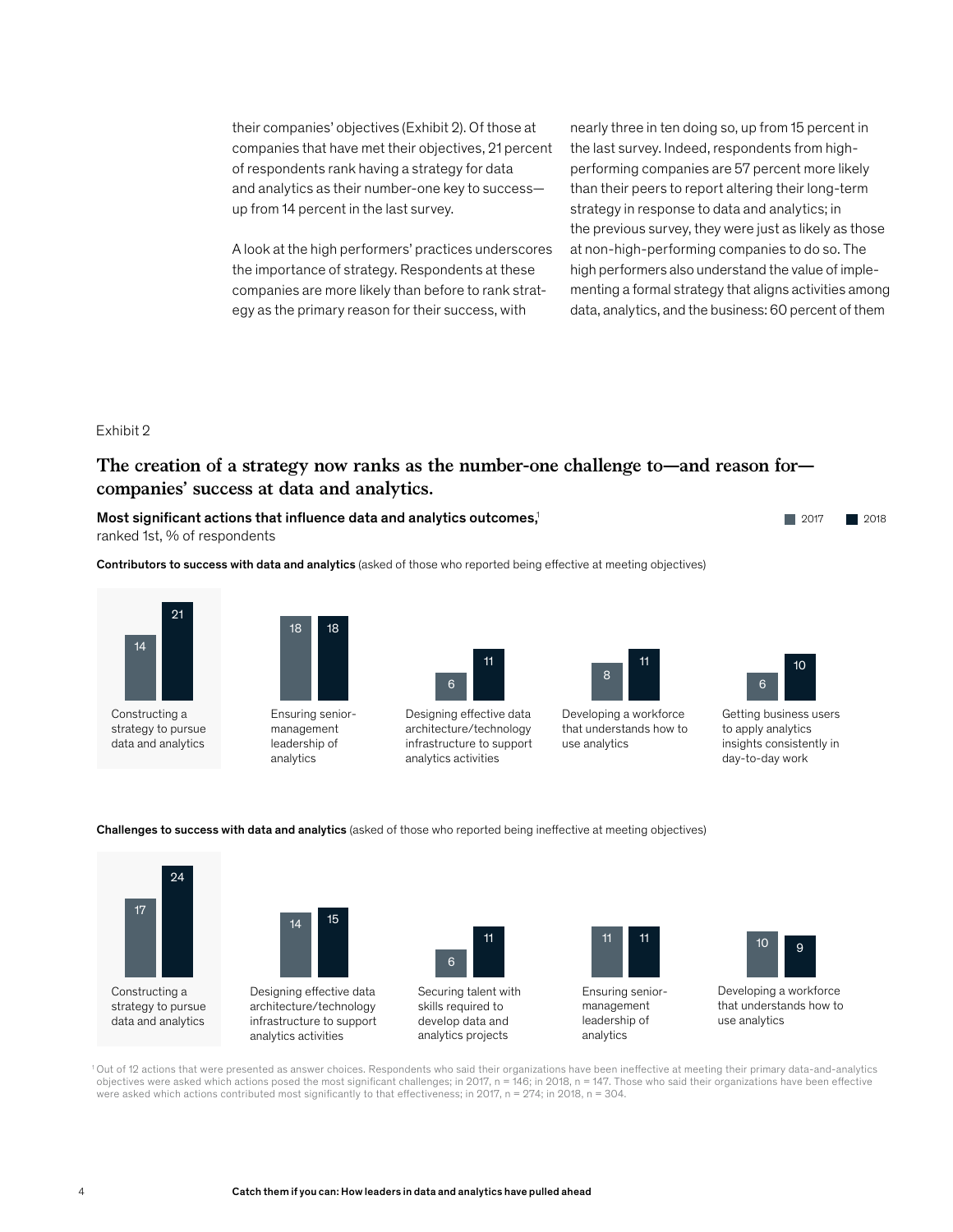say these strategies are mostly or completely aligned, compared with just 44 percent at other companies.

## **Leaders build strength through a powerful data culture**

While a focus on strategy is important, the results indicate that another key to success is creating a data culture, or a set of practices that brings together data talent, tools, and decision making so that data become the default support for company operations.<sup>5</sup> We asked about ten best practices that help establish a data culture, and the high-performing companies are ahead of their peers in adopting and implementing all but one of them.

Of the ten practices, respondents across companies contend that the most critical is having employees

consistently use data as a basis for their decision making. Those from the companies that have succeeded in implementing this are nearly twice as likely as others to report reaching their data and analytics objectives and nearly 1.5 times more likely to report revenue growth of at least 10 percent in the past three years.

The greatest differences in implementation of certain data practices between high performers and other companies provide further clues about which practices matter most. For example, respondents at high-performing organizations are much more likely to report having a data leader in the C-suite, making data and self-service tools accessible to frontline employees, and creating an organizational culture that supports rapid iteration and tolerates failure (Exhibit 3).

At high-performing organizations<sup>2</sup>  $\blacksquare$  At all other organizations

#### Exhibit 3

## The data practices that most differentiate high performers from others involve data leadership **in the C-suite, broadly accessible data, and a culture that tolerates failure.**

Current data practices at respondents' organizations, 1 % of respondents



<sup>1</sup>Out of 10 practices that were presented as answer choices. For respondents at high-performing organizations, n = 170; for all other respondents, n = 405.<br><sup>2</sup> Respondents who said their organizations (a) have had an aver annual growth rate in earnings before interest and taxes of 10% or more over past 3 years.

5 Alejandro Díaz, Kayvaun Rowshankish, and Tamim Saleh, "Why data culture matters," *McKinsey Quarterly*, September 2018, McKinsey.com.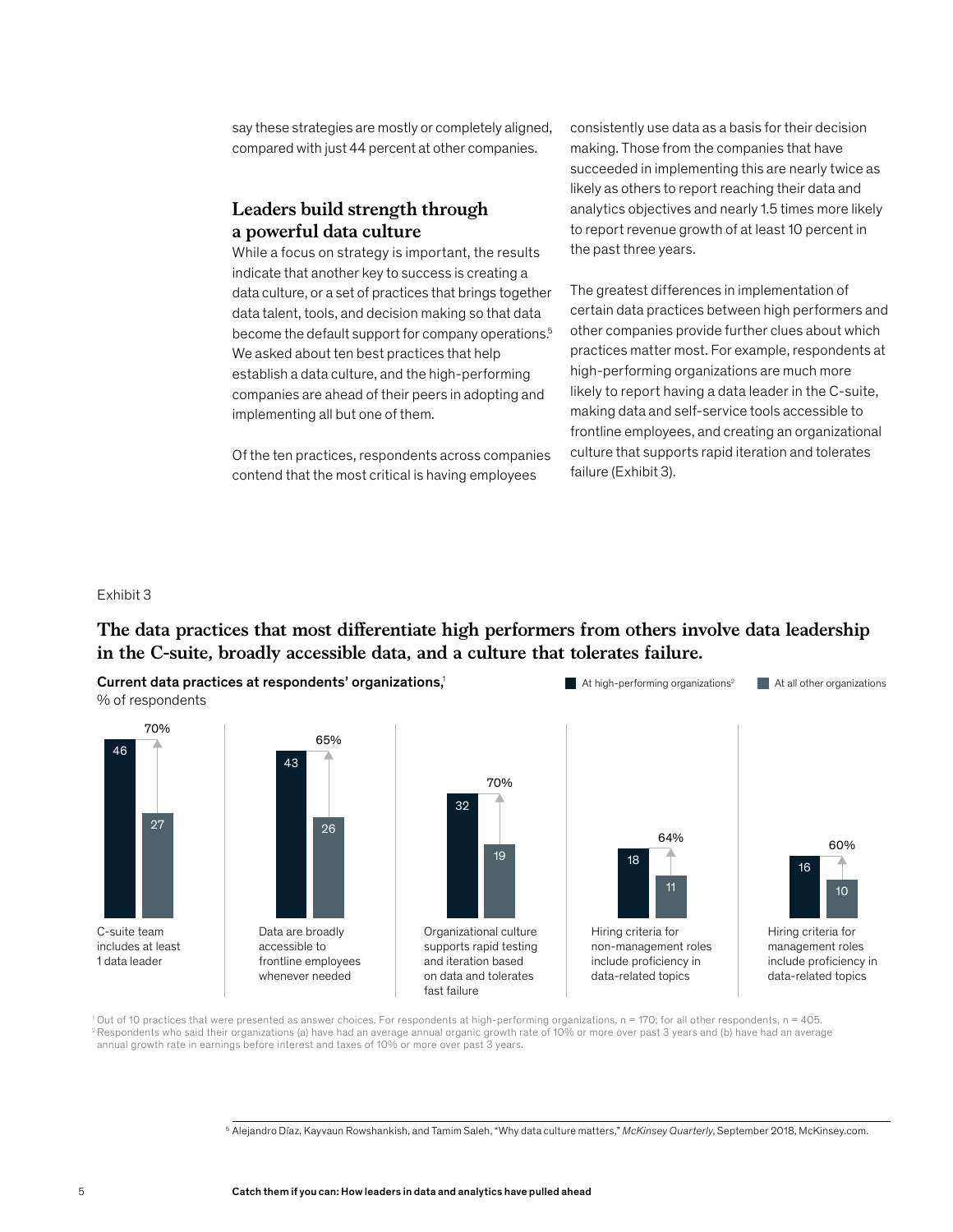Education also is a key differentiator, as developing a workforce with both data and analytics knowledge is among the top five challenges to reaching a company's objectives. Where respondents say their organizations struggle to encourage daily data use, those at the non-high-performing companies are twice as likely as high performers to attribute this to a lack of company-wide education on data topics. They are also less likely than the high performers to say that employees at all levels executives, managers, or those on the front line—are educated on data topics (Exhibit 4).

Another aspect of creating a data culture is attracting and retaining the best talent, cited as a pressing

need by respondents at the high-performing organizations as well as other companies. As in the previous survey, companies' biggest talent needs are business users with analytics skills, while respondents outside the C-suite also cite a need for more data scientists and translators.<sup>6</sup> And while automation is becoming more prevalent in all aspects of digital life,<sup>7</sup> management of the data driving these changes is still largely a human-run activity—further underscoring the need for great data talent. Over half of respondents report that their companies' key data-management processes—from ingesting and cleaning data to tracking data quality, reporting, and visualization are at most somewhat automated.

12%

25

#### Exhibit 4

## **At high-performing organizations, employees at all levels are better educated on data concepts.**

Organizations' employees understand data concepts very well or completely, % of respondents<sup>1</sup> At high-performing organizations<sup>2</sup>  $\blacksquare$  At all other organizations 44% Executives 62  $43$ Frontline employees 28 39% Managers 53 38

<sup>1</sup> For respondents at high-performing organizations,  $n = 170$ ; for all other respondents,  $n = 405$ .

 2 Respondents who said their organizations (a) have had an average annual organic growth rate of 10% or more over past 3 years and (b) have had an average annual growth rate in earnings before interest and taxes of 10% or more over past 3 years.

7 For more information, see "Harnessing automation for a future that works," McKinsey Global Institute, January 2017, on McKinsey.com; and "Skill shift: Automation and the future of the workforce," McKinsey Global Institute, May 2018, on McKinsey.com.

<sup>6</sup> We define "translators" as employees with both technical and domain expertise.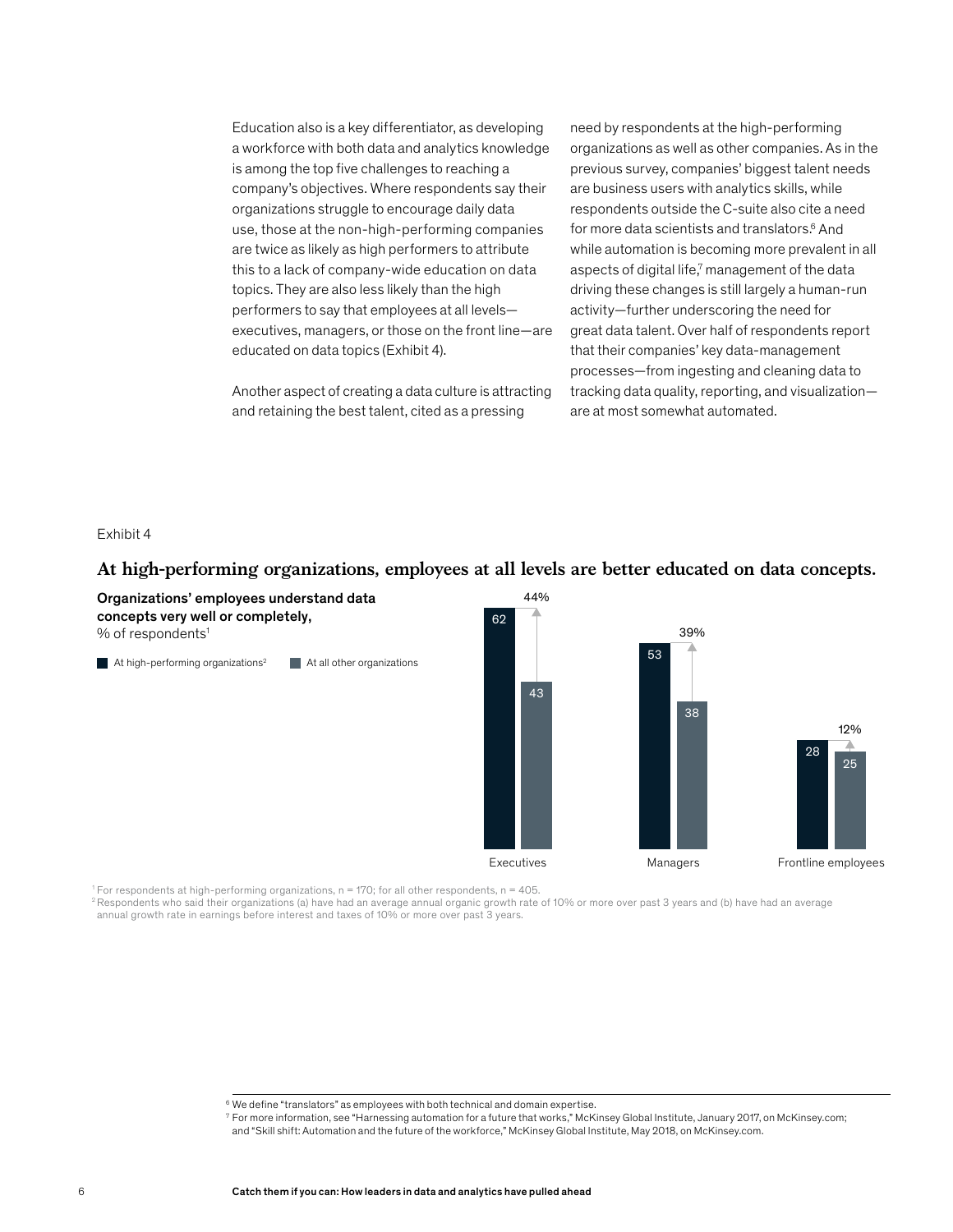One additional feature of a data-driven culture is ensuring that the company's underlying technology can support its efforts in exploiting data and analytics. According to the results, the highperforming companies are much more likely than their peers to have deployed a modern data architecture (Exhibit 5). In fact, data architecture is the second-highest-ranked challenge (after strategy) to reaching a company's data and analytics goals.

We know from experience that a robust data architecture allows organizations to support the rapid collection and sharing of data that enables frontline employees to access and utilize the data they need.8 It also helps to establish and maintain the high levels of data quality required to support effective data-based decision making. Our results bear out the important role data quality plays in driving analytics adoption: high-performing respondents report better data quality than their peers at other companies, and across respondents, low data quality was the factor most often cited as the biggest impediment to getting employees to use data consistently for decision making.

## **Looking ahead**

The survey results show that high-performing organizations are outdoing others in achieving their data and analytics goals and using strategy and a strong data culture to distance themselves from competitors. For executives at all other companies, here are some steps to take to improve the use of data and analytics—and catch up with the leaders before it's too late:

— *Make data available.* The survey points to the importance of getting data out of silos and into advanced-analytics-based tools, as well as into the hands of decision makers and even external partners across the supply chain. To do this well often requires reconfiguring organizational processes to allow the rapid sharing of data, for example, by setting up a data marketplace; building technical infrastructure; making use of automation to identify, catalog, and manage data at scale; and employing common querying and visualization tools across the enterprise to support widespread data use.

#### Exhibit 5

## **The deployment of a modern data architecture, which supports data- and analytics-related**  efforts at scale, is more common among high-performing companies.



Organizations' current deployment of data architecture, % of respondents<sup>1</sup>

<sup>1</sup> For respondents at high-performing organizations, n = 170; for all other respondents, n = 405. Respondents who said "don't know" are not shown.<br><sup>2</sup> Eg, relational database management systems.

3 Eg, Hadoop, Spark, nonrelational databases/NoSQL.

 4 Respondents who said their organizations (a) have had an average annual organic growth rate of 10% or more over past 3 years and (b) have had an average annual growth rate in earnings before interest and taxes of 10% or more over past 3 years.

<sup>8</sup> Mikael Hagstroem, Matthias Roggendorf, Tamim Saleh, and Jason Sharma, "A smarter way to jump into data lakes," August 2017, McKinsey.com.